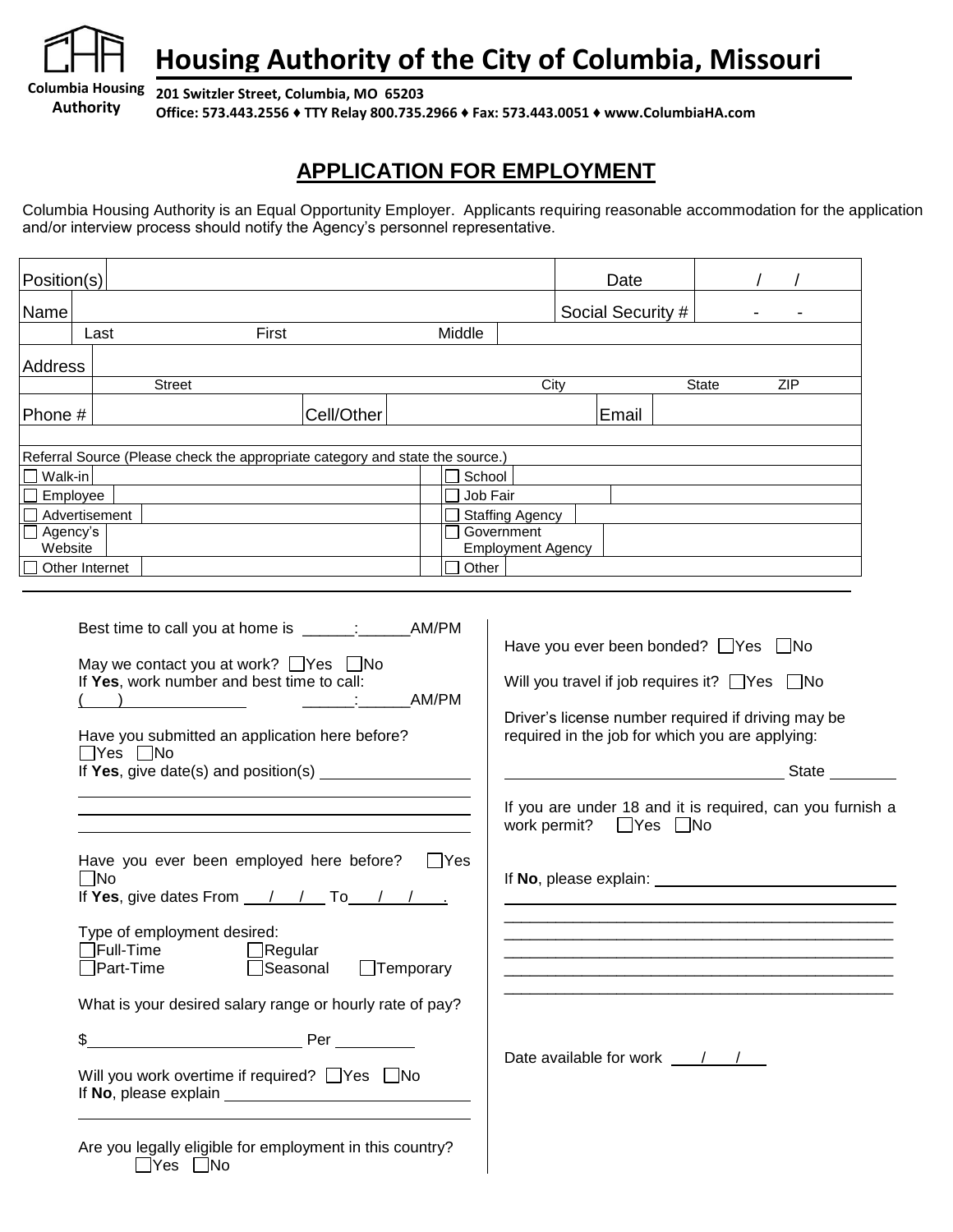

**Housing Authority of the City of Columbia, Missouri**

**Columbia Housing Authority**

**201 Switzler Street, Columbia, MO 65203 Office: 573.443.2556 ♦ TTY Relay 800.735.2966 ♦ Fax: 573.443.0051 ♦ www.ColumbiaHA.com**

| <b>EMPLOYMENT HISTORY</b> - Starting with your most recent or current employer, provide the following information. |             |                                        |                                                          |                                |    |              |
|--------------------------------------------------------------------------------------------------------------------|-------------|----------------------------------------|----------------------------------------------------------|--------------------------------|----|--------------|
| <b>Employer</b>                                                                                                    | Telephone # |                                        | Dates employed: Month / Year                             |                                |    | Month / Year |
|                                                                                                                    |             |                                        |                                                          |                                |    |              |
|                                                                                                                    | $\lambda$   |                                        | From                                                     |                                | to |              |
| <b>Street Address</b>                                                                                              | City        | <b>State</b>                           |                                                          | <b>Compensation (Starting)</b> |    |              |
|                                                                                                                    |             |                                        |                                                          |                                |    |              |
|                                                                                                                    |             |                                        | $\Box$ Hourly                                            | □Salary                        | \$ | per          |
| Starting job title/final job title                                                                                 |             |                                        | Commission/Bonus/Other Compensation \$                   |                                |    |              |
|                                                                                                                    |             |                                        |                                                          | <b>Compensation (Final)</b>    |    |              |
| Immediate supervisor and title                                                                                     |             | May we contact                         |                                                          |                                |    |              |
|                                                                                                                    |             | for reference?                         | $\Box$ Hourly<br>Commission/Bonus/Other Compensation \$  | □Salary                        | \$ | per          |
| Why did you leave?                                                                                                 |             | $\Box$ Yes $\Box$ No                   |                                                          |                                |    |              |
|                                                                                                                    |             |                                        |                                                          |                                |    |              |
|                                                                                                                    |             |                                        |                                                          |                                |    |              |
| Type of work performed / responsibilities.                                                                         |             |                                        |                                                          |                                |    |              |
|                                                                                                                    |             |                                        |                                                          |                                |    |              |
| What did you like most about your position?                                                                        |             |                                        | What were the things you liked least about the position? |                                |    |              |
|                                                                                                                    |             |                                        |                                                          |                                |    |              |
| <b>Employer</b>                                                                                                    | Telephone # |                                        | Dates employed:                                          | Month / Year                   |    | Month / Year |
|                                                                                                                    | $\lambda$   |                                        | From                                                     |                                | to |              |
| <b>Street Address</b>                                                                                              | City        | <b>State</b>                           |                                                          | <b>Compensation (Starting)</b> |    |              |
|                                                                                                                    |             |                                        |                                                          |                                |    |              |
|                                                                                                                    |             |                                        | $\Box$ Hourly                                            | □Salary                        | \$ | per          |
| Starting job title/final job title                                                                                 |             |                                        | Commission/Bonus/Other Compensation \$                   |                                |    |              |
|                                                                                                                    |             |                                        |                                                          | <b>Compensation (Final)</b>    |    |              |
| Immediate supervisor and title                                                                                     |             | May we contact                         |                                                          |                                |    |              |
|                                                                                                                    |             | for reference?<br>$\Box$ Yes $\Box$ No | $\Box$ Hourly<br>Commission/Bonus/Other Compensation \$  | □Salary                        | \$ | per          |
| Why did you leave?                                                                                                 |             |                                        |                                                          |                                |    |              |
|                                                                                                                    |             |                                        |                                                          |                                |    |              |
|                                                                                                                    |             |                                        |                                                          |                                |    |              |
| Type of work performed / responsibilities.                                                                         |             |                                        |                                                          |                                |    |              |
|                                                                                                                    |             |                                        |                                                          |                                |    |              |
| What did you like most about your position?                                                                        |             |                                        | What were the things you liked least about the position? |                                |    |              |
|                                                                                                                    |             |                                        |                                                          |                                |    |              |
| <b>Employer</b>                                                                                                    | Telephone # |                                        | Dates employed:                                          | Month / Year                   |    | Month / Year |
|                                                                                                                    | $($ $)$     |                                        | From                                                     |                                | to |              |
| <b>Street Address</b>                                                                                              | City        | State                                  |                                                          | <b>Compensation (Starting)</b> |    |              |
|                                                                                                                    |             |                                        |                                                          |                                |    |              |
|                                                                                                                    |             |                                        | $\Box$ Hourly                                            | $\Box$ Salary                  | \$ | per          |
| Starting job title/final job title                                                                                 |             |                                        | Commission/Bonus/Other Compensation \$                   |                                |    |              |
|                                                                                                                    |             |                                        | <b>Compensation (Final)</b>                              |                                |    |              |
| Immediate supervisor and title                                                                                     |             | May we contact                         |                                                          |                                |    |              |
|                                                                                                                    |             | for reference?<br>$\Box$ Yes $\Box$ No | $\Box$ Hourly<br>Commission/Bonus/Other Compensation \$  | □Salary                        | \$ | per          |
| Why did you leave?                                                                                                 |             |                                        |                                                          |                                |    |              |
|                                                                                                                    |             |                                        |                                                          |                                |    |              |
|                                                                                                                    |             |                                        |                                                          |                                |    |              |
| Type of work performed / responsibilities.                                                                         |             |                                        |                                                          |                                |    |              |
|                                                                                                                    |             |                                        |                                                          |                                |    |              |
| What did you like most about your position?                                                                        |             |                                        | What were the things you liked least about the position? |                                |    |              |
|                                                                                                                    |             |                                        |                                                          |                                |    |              |
|                                                                                                                    |             |                                        |                                                          |                                |    |              |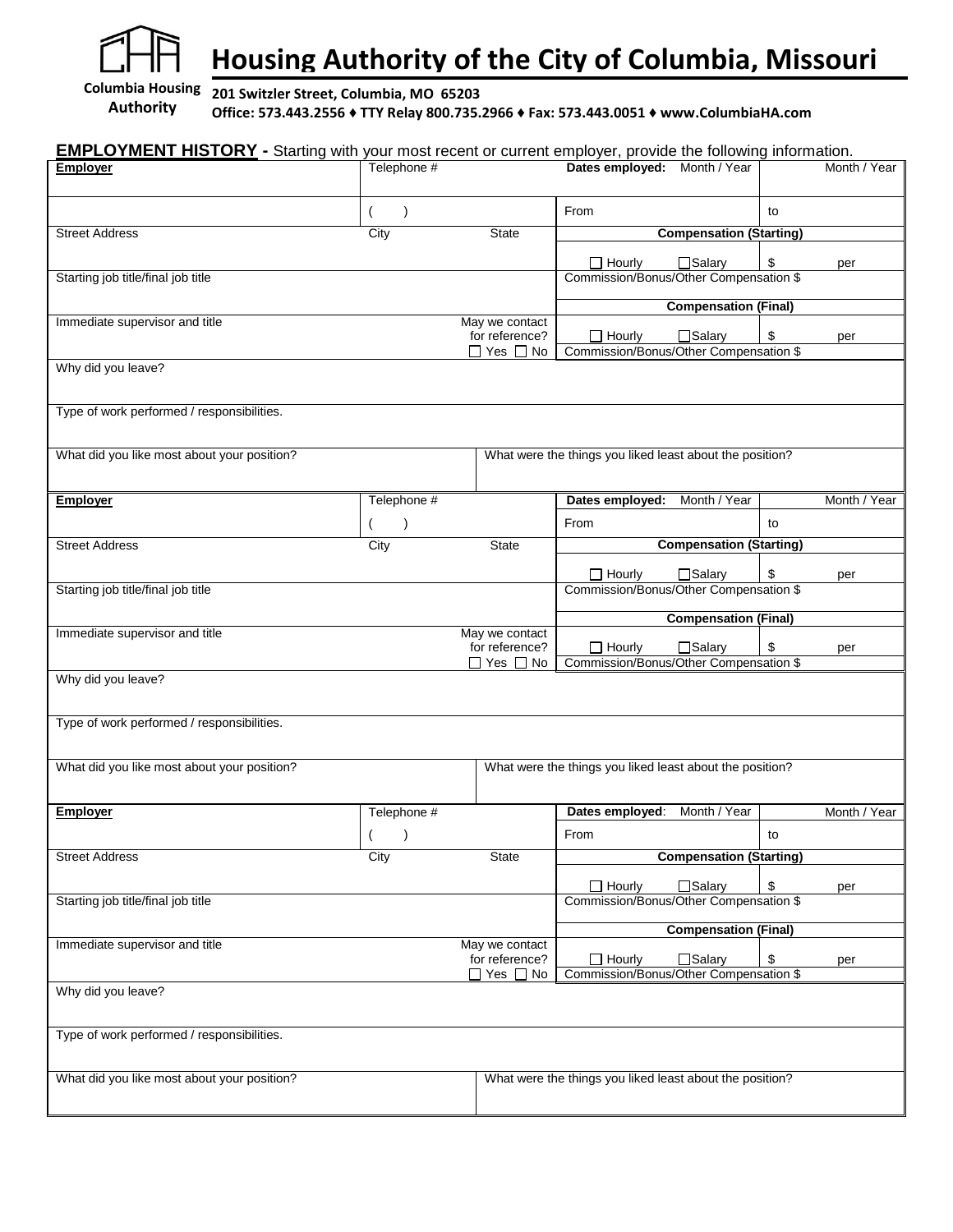

## **Housing Authority of the City of Columbia, Missouri**

**201 Switzler Street, Columbia, MO 65203 Office: 573.443.2556 ♦ TTY Relay 800.735.2966 ♦ Fax: 573.443.0051 ♦ www.ColumbiaHA.com**

In your current or a prior job, have you ever written instructions or directions to be followed by employees or customers?  $\Box$  Yes  $\Box$  No  $\Box$  Not Applicable

If Yes, please Explain:

Explain any gaps in your employment, other than those due to personal illness, injury or disability.

If not addressed on previous page, have you ever been fired or asked to resign from a job?  $\Box$  Yes  $\Box$ No If **Yes**, please explain

**RELATED INFORMATION** To what job-related organization(s) (professional, trade, etc.) do you belong? *Exclude memberships that would reveal race, color, religion, sex, national origin, citizenship, age, mental or physical disabilities, veteran /reserve / national guard or any other similarly protected status.*

| Organization | <b>Offices Held</b> |
|--------------|---------------------|
|              |                     |
|              |                     |
|              |                     |

List special accomplishments, publications, awards, etc. *Exclude memberships that would reveal race, color, religion, sex, national origin, citizenship, age, mental or physical disabilities, veteran/reserve/national guard or any other similarly protected status.*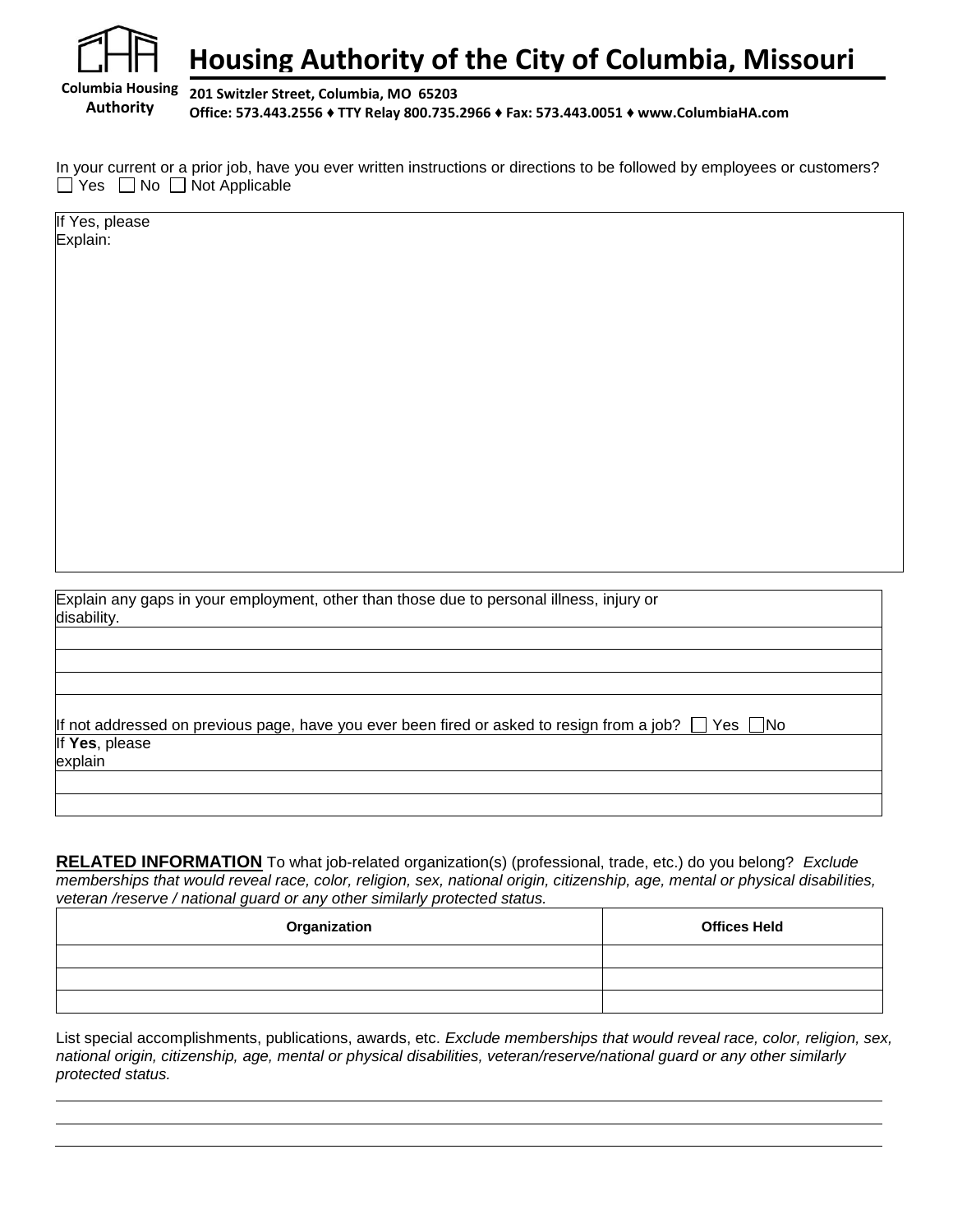

# **Housing Authority of the City of Columbia, Missouri**

**Authority 201 Switzler Street, Columbia, MO 65203 Office: 573.443.2556 ♦ TTY Relay 800.735.2966 ♦ Fax: 573.443.0051 ♦ www.ColumbiaHA.com**

#### **EDUCATIONAL BACKGROUND** Starting with the most recent school attended, provide the following information.

| <b>School (include City &amp; State)</b> | Years<br><b>Completed</b> | <b>Completed</b>            | <b>GPA</b><br><b>Class</b><br>Rank | <b>Major/Minor</b><br>(Emphasis) |
|------------------------------------------|---------------------------|-----------------------------|------------------------------------|----------------------------------|
|                                          |                           | GED<br>Diploma              |                                    |                                  |
|                                          |                           | Degree:                     |                                    |                                  |
|                                          |                           | Certification:              |                                    |                                  |
|                                          |                           | Other:                      |                                    |                                  |
|                                          |                           | GED<br>Diploma              |                                    |                                  |
|                                          |                           | Degree:                     |                                    |                                  |
|                                          |                           | Certification:              |                                    |                                  |
|                                          |                           | Other:                      |                                    |                                  |
|                                          |                           | <b>GED</b><br>Diploma<br>×. |                                    |                                  |
|                                          |                           | Degree:                     |                                    |                                  |
|                                          |                           | Certification:              |                                    |                                  |
|                                          |                           | Other:                      |                                    |                                  |
|                                          |                           | <b>GED</b><br>Diploma       |                                    |                                  |
|                                          |                           | Degree:                     |                                    |                                  |
|                                          |                           | Certification:              |                                    |                                  |
|                                          |                           | Other:                      |                                    |                                  |

**REFERENCES** List name and telephone number of three business/work references who are *not* related to you and are *not* previous supervisors. If not applicable, list three school or personal references who are *not* related to you.

| <b>Name</b> | <b>Title</b> | Relationship<br>to You | <b>Telephone</b> | <b>Number of</b><br>Years<br>Known |
|-------------|--------------|------------------------|------------------|------------------------------------|
|             |              |                        |                  |                                    |
|             |              |                        |                  |                                    |
|             |              |                        |                  |                                    |

#### **SKILLS AND QUALIFICATIONS**

Summarize any special training, skills, licenses and/or certificates that may assist you in performing the duties of the position for which you are applying.

**Computer Skills** (Check appropriate boxes. Include software/program titles and number of years of experience.)

| Word Processing | Years: |
|-----------------|--------|
| Spreadsheet     | Years: |
| Presentation    | Years: |
| Email           | Years: |
| Internet        | Years: |
| Other           | Years: |

Is there any other job-related information you want us to know about you?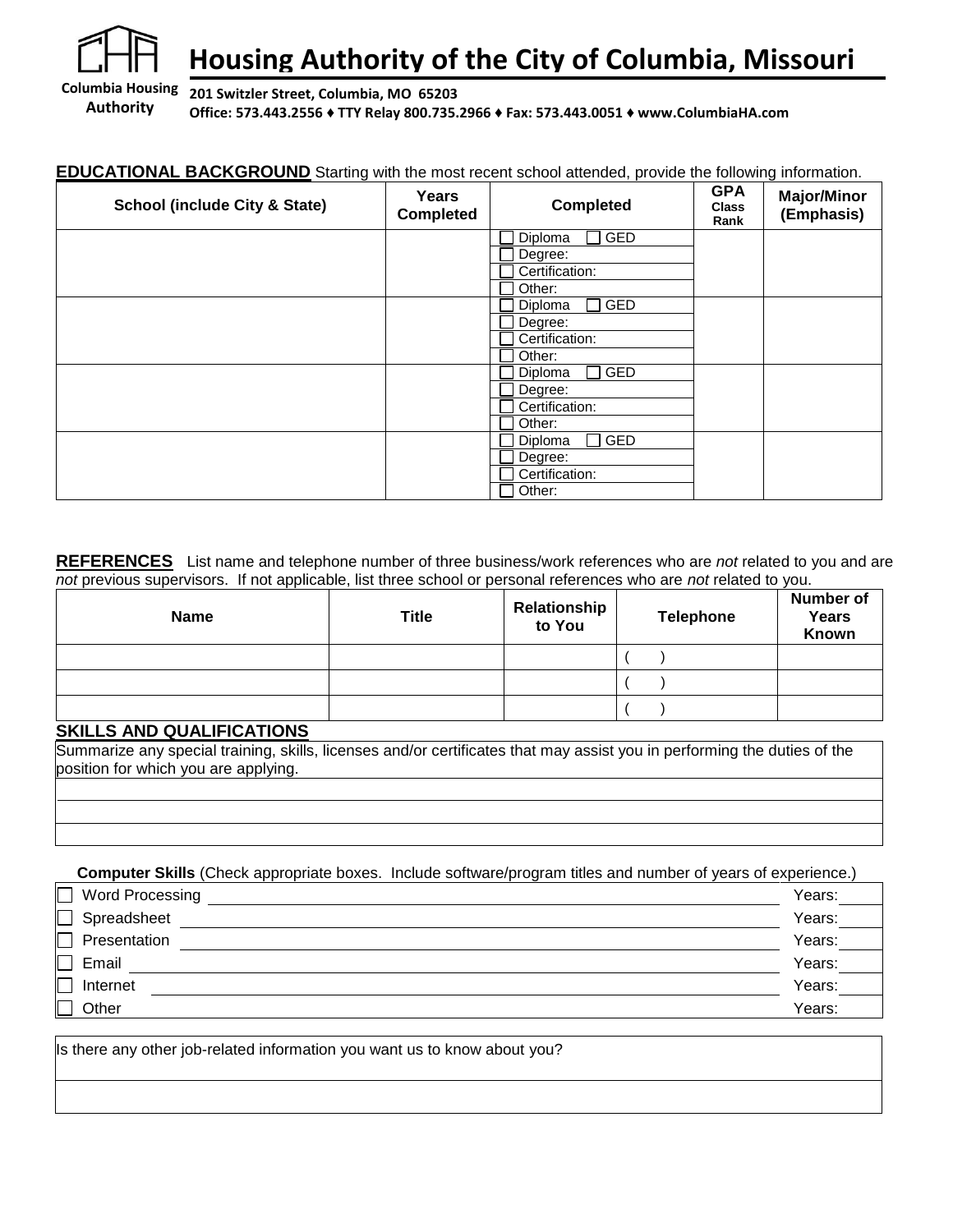

**Columbia Housing Authority 201 Switzler Street, Columbia, MO 65203 Office: 573.443.2556 ♦ TTY Relay 800.735.2966 ♦ Fax: 573.443.0051 ♦ www.ColumbiaHA.com**

### **APPLICANT STATEMENT**

I certify that all information I have provided in order to apply for and secure work with this employer is true, complete and correct.

I expressly authorize, without reservation, the employer, its representative, employees or agents to contact and obtain information from all references (personal and professional), employers, public agencies, licensing authorities and educational institutions and to otherwise verify the accuracy of all information provided by me in this application, resume/ or job interview. I hereby waive any and all rights and claims I may have regarding the employer, its agents, employees or representatives, for seeking, gathering and using truthful and non-defamatory information, in a lawful manner, in the employment process and all other persons, corporations, or organizations for furnishing such information about me.

I understand that this employer does not unlawfully discriminate in employment and no question on this application is used for the purpose of limiting or eliminating any applicant from consideration for employment on any basis prohibited by applicable local, state or federal law.

I understand that the employer will consider this application to be current for only 90 days. At the conclusion of that time, if I have not heard from the employer and still wish to be considered for employment, it will be necessary for me to reapply and fill out a new application.

If I am hired, I understand that I am free to resign at any time, with or without cause and with or without prior notice, and the employer reserves the same right to terminate my employment at any time, with or without cause and with or without prior notice, except as may be required by law. This application does not constitute an agreement or contract for employment for any specified period or definite duration. I understand that no supervisor or representative of the employer is authorized to make any assurances to the contrary and that no implied oral or written agreements contrary to the foregoing express language are valid unless they are in writing and signed by the employer's executive officer.

I also understand that if I am hired, I will be required to provide proof of identity and legal authorization to work in the United States and that federal immigration laws require me to complete an I-9 Form in this regard.

I understand that any information provided by me that is found to be false, incomplete or misrepresented in any respect, (i) will be considered sufficient evidence to eliminate me from further consideration for employment, or (ii) may result in my immediate discharge from the employer's service, whenever it is discovered.

#### **DO NOT SIGN UNTIL YOU HAVE READ THE ABOVE APPLICANT STATEMENT.**

I certify that I have read, fully understand, and accept all terms of the foregoing Applicant Statement.

Signature of Applicant:  $\begin{array}{ccc} \hline \end{array}$